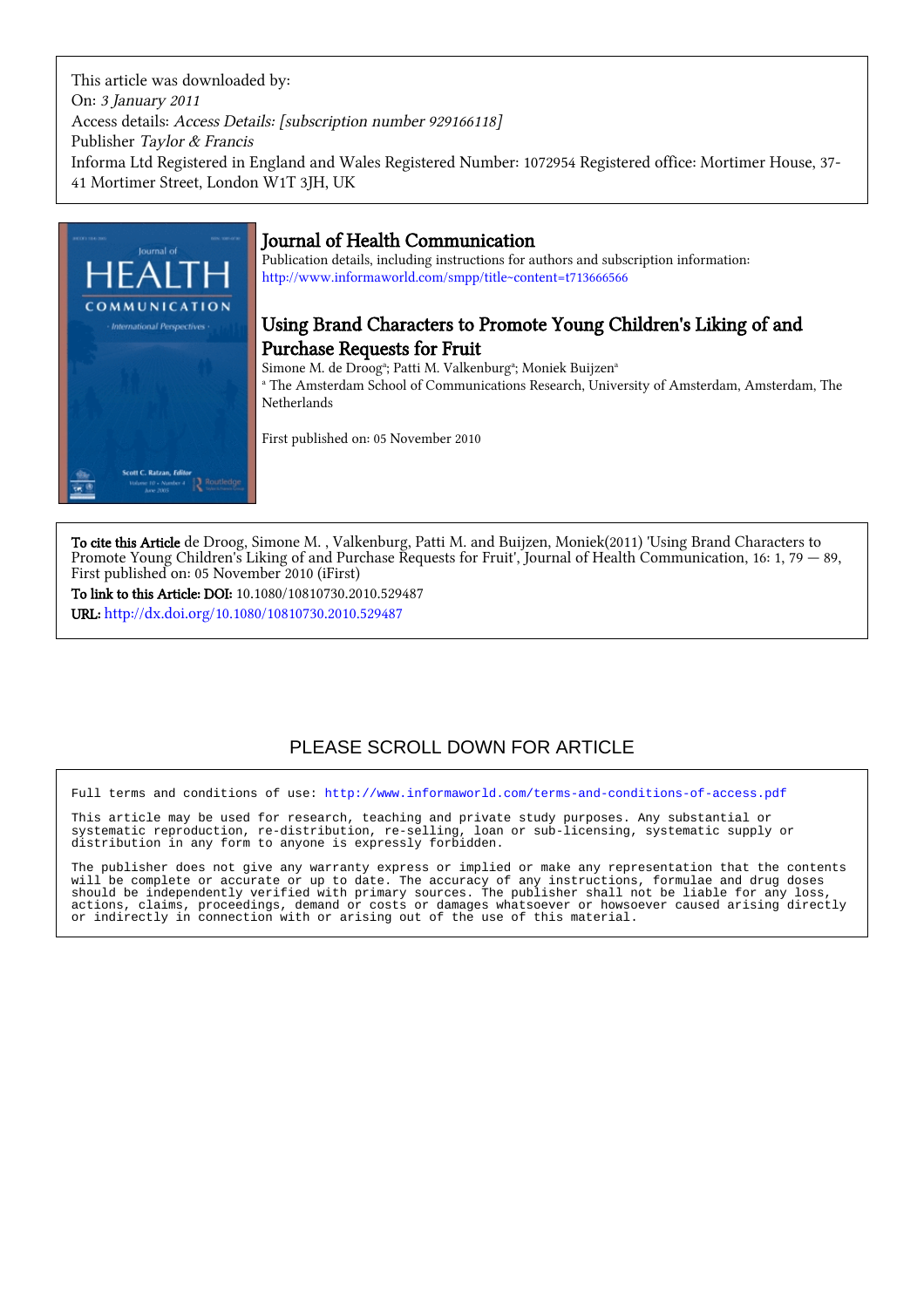

# Using Brand Characters to Promote Young Children's Liking of and Purchase Requests for Fruit

### SIMONE M. DE DROOG, PATTI M. VALKENBURG, AND MONIEK BUIJZEN

The Amsterdam School of Communications Research, University of Amsterdam, Amsterdam, The Netherlands

The aim of this experiment was to investigate whether brand characters can enhance children's liking of and purchase request intent for fruit compared to candy. The authors assigned 216 preschool students between the ages of 4 and 6 years to 9 experimental conditions in which they were presented with a healthy snack (chopped bananas) and an unhealthy snack (banana candy). The packages of these snacks portrayed a familiar character (i.e., Dora from Dora the Explorer or SpongeBob from SpongeBob SquarePants), an unfamiliar character, or no character (control group). The authors' results showed that brand characters can increase children's liking of and purchase request intent for fruit up to a level similar to candy. However, the effects on liking and purchase request intent did not differ between familiar and unfamiliar characters. These results may be helpful for future marketing campaigns to promote children's consumption of healthy foods.

In most welfare states, there is a growing concern about the weight of children. Approximately 20–30% of children up to 19 years of age in Europe and the United States are overweight. If these trends continue on a linear basis, it is expected that as of 2010, 1 in 10 European children and 1 in 7 American children will be obese (Wang & Lobstein, 2006). Because overweight children have a higher risk of developing type 2 diabetes, heart problems, and psychological problems, specialists foresee a generation of children who may not outlive their parents (Laing, 2002; Wakefield, 2004; Wang & Lobstein; World Health Organization, 2006).

Children's weight gain in recent years has been paralleled with an explosive growth of child-directed food advertising. The majority of these food advertisements are about high-calorie foods and soft drinks (Buijzen, Schuurman, & Bomhof, 2008; Hastings, et al., 2003; Holt, Ippolito, Desrochers, & Kelley, 2007). As a result, child-directed food advertising is often considered as one of the main causes of child obesity, which has led to a range of measures reducing children's exposure to advertising for unhealthy foods. Many countries have adopted self-regulatory advertising rules. For example, in the United States and several European countries, advertisers are strongly advised not to use child idols to promote food products in television commercials for children. Besides self-regulation, some countries—such as Sweden

Address correspondence to Simone M. de Droog, The Amsterdam School of Communications Research, University of Amsterdam, Kloveniersburgwal 48, 1012 CX Amsterdam, The Netherlands. E-mail: S.M.deDroog@uva.nl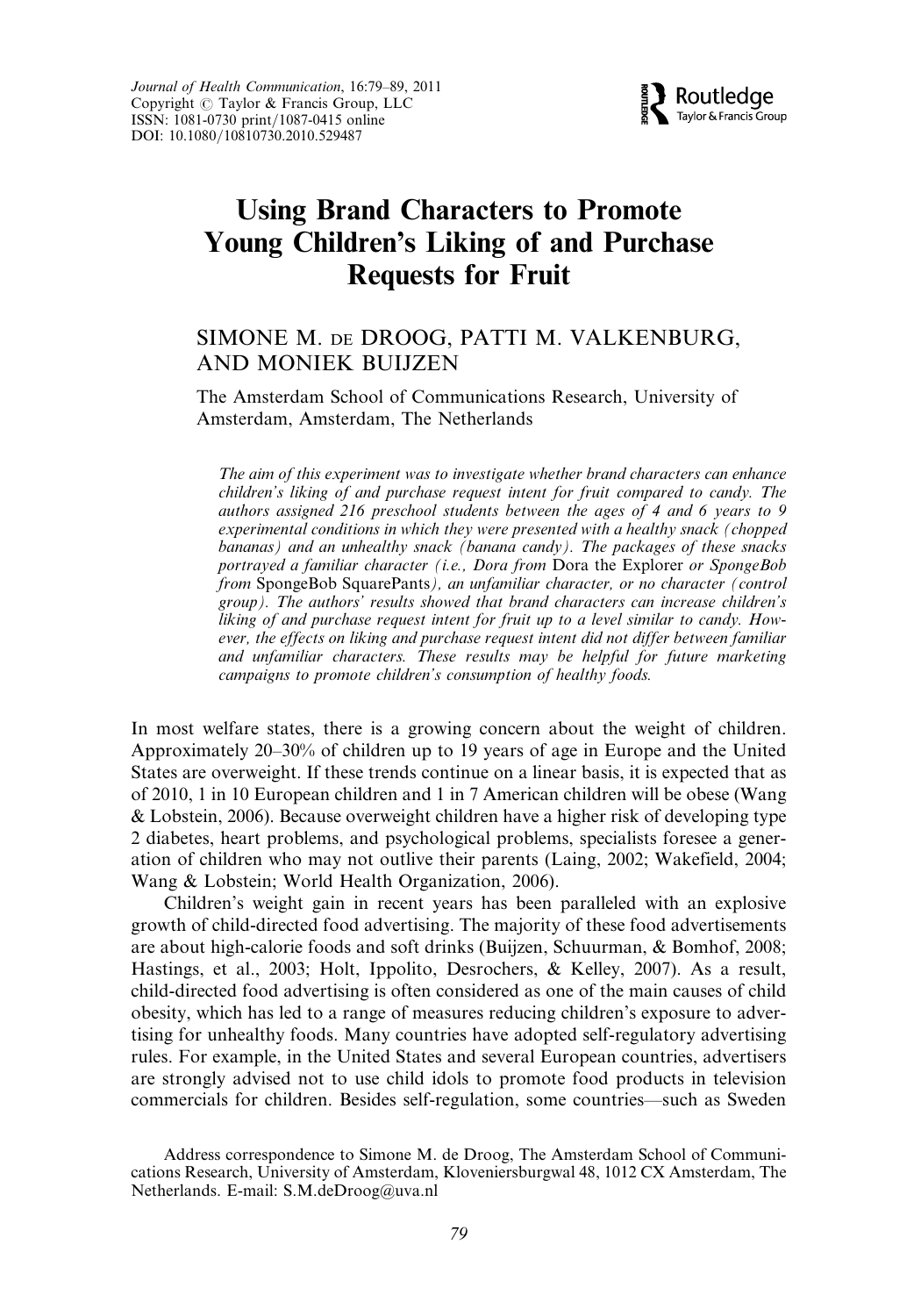and Norway—have explicit bans on child-directed advertising (Children's Advertising Review Unit, 2006; Garde, 2008; Jardine & Wentz, 2005).

Apart from measures focused on reducing the consumption of unhealthy foods, one could also think of measures aimed at promoting the consumption of healthy foods. For example, the World Health Organization (2005, 2006) emphasized that obesity should be tackled not just by reducing the intake of fat and sugar, but also by stimulating the intake of fruit and vegetables. Children who eat fruit and vegetables on a daily basis usually have a healthier weight, because these healthy foods are high in fiber and reduce the craving for high-calorie snacks (Lin & Morrison, 2002; Tohill, 2005). However, although there have been many studies on the effects of advertising on children's unhealthy food consumption, there is hardly any research on whether and how advertising could stimulate the consumption of healthy foods.

The few studies that have looked at health-promoting marketing techniques seem promising. Robinson, Borzekowski, Matheson, and Kraemer (2007) showed that children's preference for milk and carrots increased when the McDonald's logo was placed on the wrappings. French and Stables (2003) found that fruit promotion in cafeterias (e.g., attractive packages) stimulated adolescents' fruit consumption. Tapper, Horne, and Lowe (2003) found an increase of children's fruit and vegetable consumption when they were given a premium. Last, Pempek and Calvert (2009) showed that children who played an advergame promoting healthy food consumption chose more healthy snacks than did children who played the less healthy advergame version.

The aim of this experimental study was to extend on this new line of research and investigate how a marketing technique can stimulate children's liking of and purchase request intent for fruit. We focused on brand characters as the marketing technique, because previous studies have shown that brand characters can be successful in stimulating children to consume unhealthy foods, such as presugared cereals, junk food, soft drinks, and candy (Atkin, 1975; Bahn, 1989; Carruth, Skinner, Moran, & Coletta, 2000; Macklin, 1994; Mizerski, 1995; Neeley & Shumann, 2004). More specifically, we focused on two types of brand characters familiar and unfamiliar—because children have shown to relate differently to these two types of characters (Callcott & Alvey, 1991; Callcott & Lee, 1995; Hoffner, 1996).

#### Brand Characters as a Marketing Technique for Preschool Students

The use of brand characters is a marketing technique that gives a product a child-friendly appearance (Chapman, Nicholas, Banovic, & Supramaniam, 2006; Valkenburg, 2004). Advertisers place a colorful picture of a character on the front panel of the package, like an animated bee on a cornflakes package or a Disney character on a dessert. Earlier studies on the effects of brand characters on unhealthy snacks have shown that these characters can increase preschool students' attention for, and recognition and liking of, the product or brand (Bahn, 1986, 1989; Macklin, 1994; McNeal & Ji, 2003; Mizerski, 1995; Neeley & Schumann, 2004). This success of brand characters can be explained by the specific appeals that these characters have on preschool students.

Brand characters are appealing to preschool students on two levels. On a more basic perceptual level, children simply like the characters for their appearance. Characters are usually funny, brightly colored, and simply drawn animations. This is especially appealing to preschool students because of their limited cognitive abilities. Preschool students are not able to evaluate stimuli on more than one or two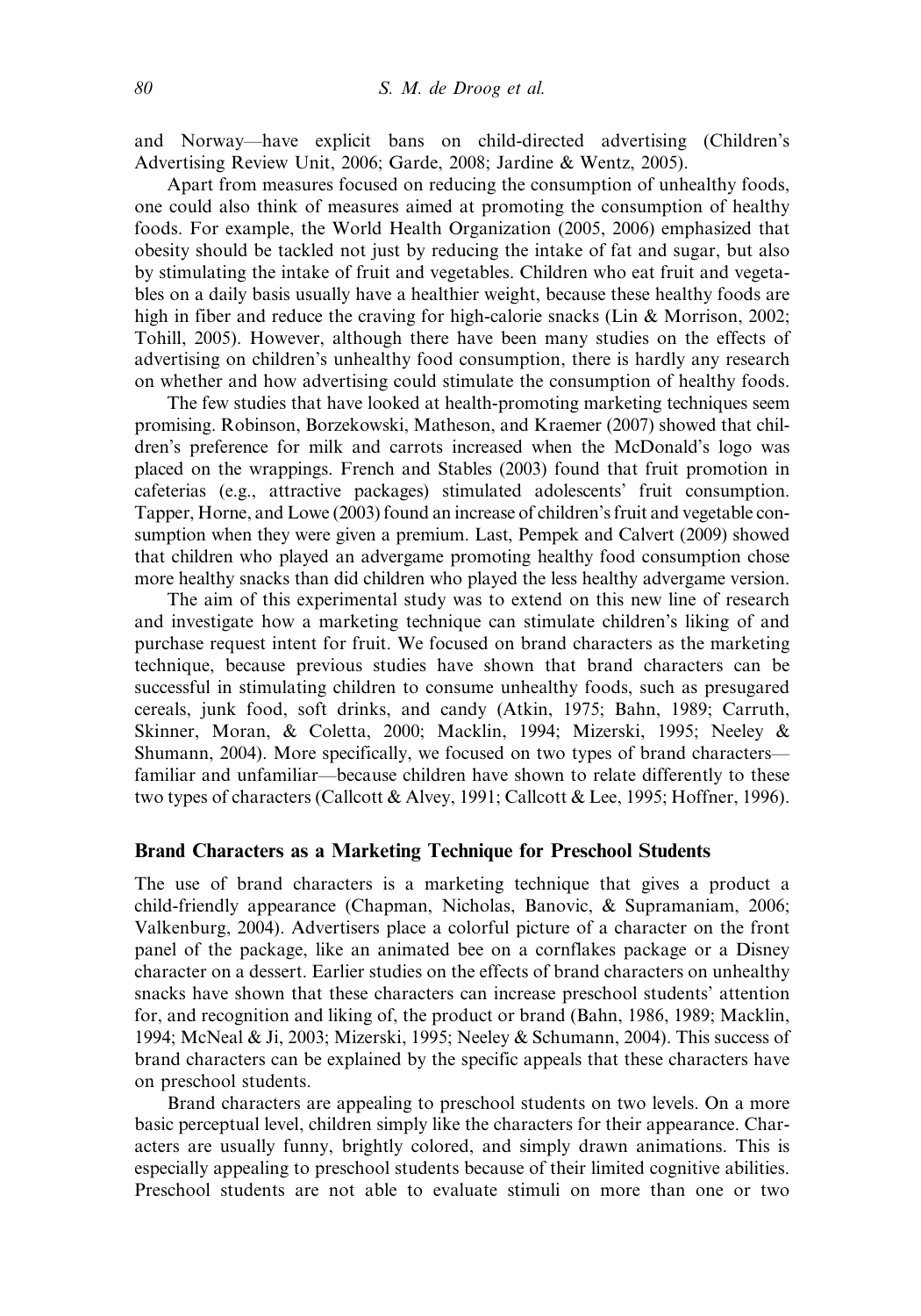dimensions and focus only on the most salient attributes (Valkenburg, 2004). Because preschool students do not understand abstract or multileveled stimuli and messages, the things that stand out are characterized by simplicity (Acuff & Reiher, 1997; Valkenburg). Several studies have shown that products with colorful characters on the package stand out to preschool students (Acuff & Reiher; Bahn, 1989; Carruth et al., 2000; McNeal, 1999; McNeal & Ji, 2003; Rust, 1993).

Characters can also be appealing on an emotional level. From the age of 2 years, children become less dependent on their parents and start to allow other people into their lives (Damon, 1983; McNeal, 2007). These people may be real-life persons, but they also may be cartoon characters that they encounter in the media (McNeal). Children can develop a special relationship with these characters, referred to as *para*social interaction: after a period of media exposure, children think they know the character as a close friend and wish to be part of the character's social world (Hoffner, 1996; Lemish, 2007). A way for preschool students to be close to their (character) friend is to collect products that refer to the character, such as stuffed toys resembling the character or products with a picture of the character on it. Consequently, the more presence a character gains in a child's world, the more influence it can have on his or her consumption (Acuff & Reiher, 1997; McNeal).

Whether a character is appealing on a perceptual or emotional level depends on the familiarity of a character. Familiar characters originate from movies, comic books, television programs, or other media (Callcott & Lee, 1995). They are usually vivid persona with whom children easily form friendships. This special relationship with characters motivates continued media exposure, making the character a well-known personality for the child (Callcott & Phillips, 1996; Hoffner, 1996). Unfamiliar characters or noncelebrities are developed only for the purposes of marketing (Callcott  $\&$  Lee). Similar to familiar characters, unfamiliar characters can be appealing on a perceptual level and generate great product attention. However, because unfamiliar characters are usually static characters on products, without the widespread media exposure or merchandise, it will take longer for children to develop relationships with them. Consequently, unfamiliar characters may be less emotionally appealing than familiar characters.

Characters with great emotional appeal are expected to have a higher effect on a child's product liking and purchase request intent than characters with less emotional appeal (Callcott & Lee, 1995; McNeal, 1999, 2007). One reason is that children are more susceptible to information from friends and idols than to information from unfamiliar individuals (Hoffner, 1996; Valkenburg, 2004). Another reason is that a familiar character can be so impressive to a preschool student that it distracts attention from the product inside the package (Callcott & Alvey, 1991). Irrespective of the content inside, children want to have as many products of their favorite character as possible (Acuff  $\&$  Reiher, 1997). This distraction of the content of the package could be beneficial to overcome children's initial resistance to healthy products.

#### The Development of Children's Liking of and Purchase Request Intent for Fruit

Children's food preferences emerge at the age of 2 years, when they become independent eaters and start to reject certain foods (Zeinstra, Koelen, Kok, & De Graaf, 2007). The age span between 2 and 7 years is particularly important because during this time, children construct their first food ideas, which often last into adulthood (Rasmussen et al., 2006; Zeinstra et al.). Because the reasoning capacities of these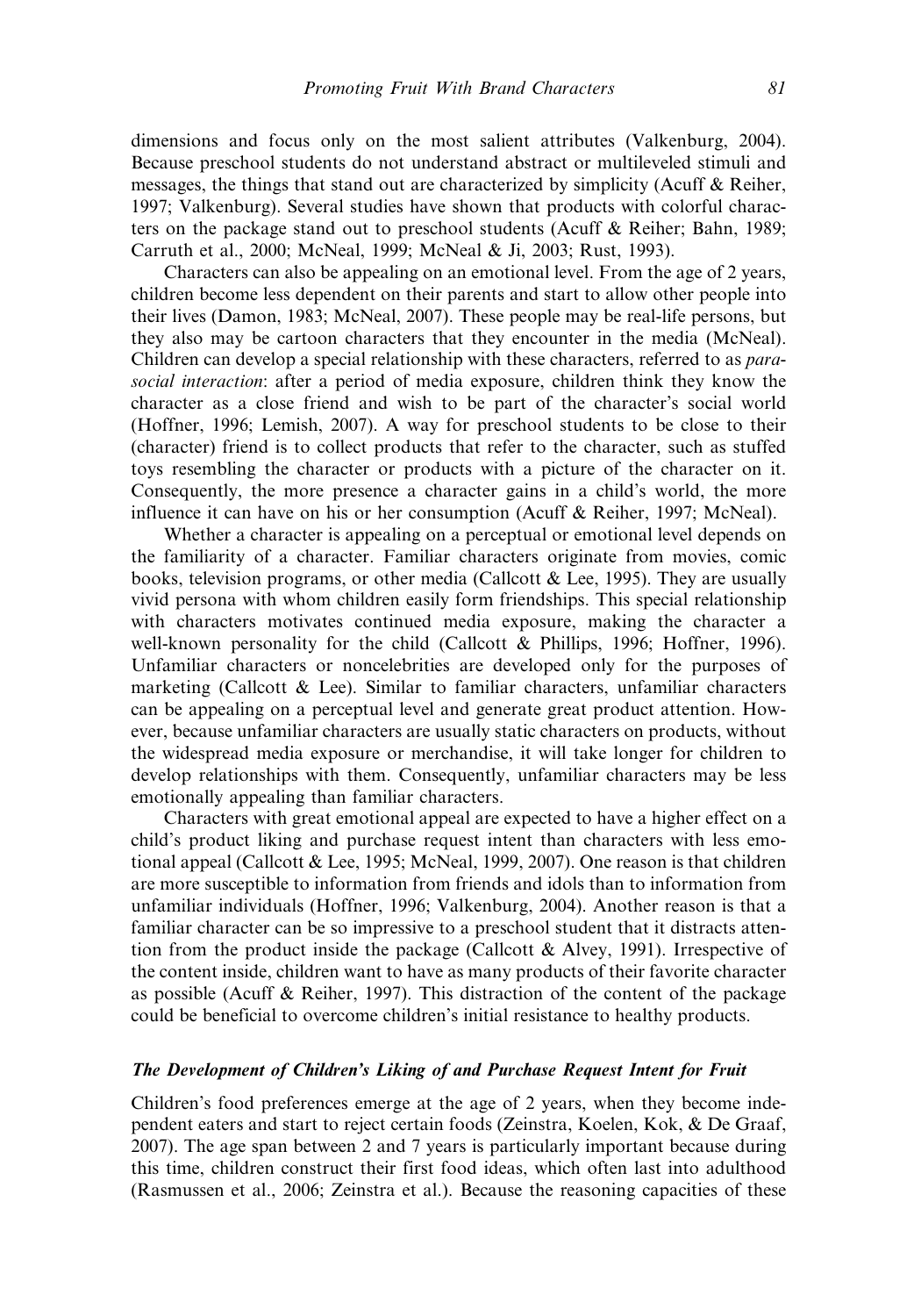young children are not yet fully developed, it is difficult for them to use conceptual motives to choose foods (Acuff & Reiher, 1997). For example, they do not fully understand the concept of *health* and that eating fruit is good for the body (Zeinstra et al.). The first food ideas of preschool students are usually based on perceptual attributes, which could be the appearance of the product or its package. As a result, preschool students may simply dislike a product with a strange shape or ugly color and like a product because it has a nice picture on the package. Furthermore, a positive product attitude (liking) is usually a good predictor for higher level consumption behavior, such as purchase request intent (Macklin, 1994; Zeinstra et al.).

Preschool students' focus on perceptual attributes could explain their low motivation to consume fruit. Whereas in the past two decades manufacturers of unhealthy products have developed a wide array of marketing strategies to persuade children, the presentation of fruit has hardly changed (O'Dougherty, Story, & Stang, 2006). However, previous studies have indicated that the appeal for fruit could increase when popular marketing techniques are used (French & Stables, 2003; Pempek & Calvert, 2009; Tapper, Horne, & Lowe, 2003). These earlier studies suggest promising outcomes for the use of brand characters to stimulate children's fruit consumption.

#### Aim of This Study

In summary, there is little empirical evidence on children's healthy food consumption induced by brand characters in general or specific types of characters. Therefore, we investigated the extent to which familiar and unfamiliar characters are successful in creating product liking and purchase request intent. In an experimental study, we presented preschool students with two types of snacks (healthy vs. unhealthy) and investigated the effects of familiar and unfamiliar characters on the package. Specifically, we hypothesized that fruit with a familiar character or an unfamiliar character on the package will elicit more liking of fruit than fruit without a character on the package (Hypothesis 1a), that the familiar character will elicit more liking of fruit than the unfamiliar character (Hypothesis 1b), that fruit with a familiar character or an unfamiliar character on the package will elicit higher purchase request intent for fruit than fruit without a character on the package (Hypothesis 2a), and that the familiar character will elicit higher purchase request intent for fruit than the unfamiliar character (Hypothesis 2b).

#### **Method**

#### Sample

In March and April of 2008, we recruited 216 children (50% boys, 50% girls) between the ages of 4 to 6 years from three kindergarten schools in urban and suburban districts in The Netherlands, which consisted of students with various socioeconomic and cultural backgrounds.

#### Stimulus Materials

Prototypes of the healthy and unhealthy snack were designed by an art director specialized in kids marketing, and the prototypes resembled products that could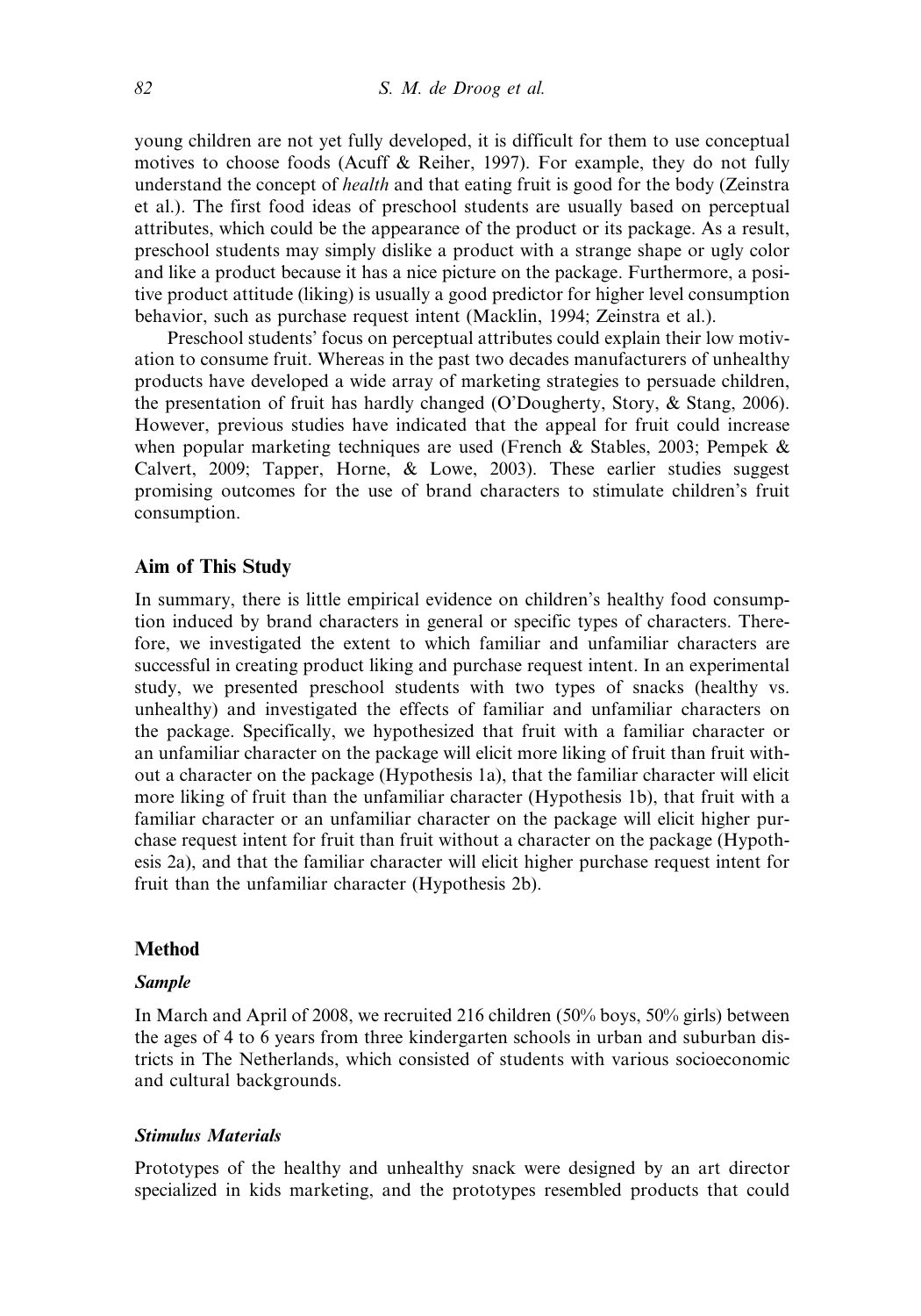be sold in a supermarket. The healthy snack was a banana, which was chopped into slices and with a little fruit juice sealed in a one-portion-size transparent plastic cup. To diminish the effect of taste preferences, banana candy was selected as the unhealthy snack. The banana candy was packed in a one-portion-size transparent plastic bag. For the familiar character, we used the most popular characters among 4- to 6-year-old children (IPM KidWise, 2007). Because boys and girls differed in their character preference, for boys we used an image of SpongeBob, a male character from the cartoon SpongeBob SquarePants, and for girls we used an image of Dora, a female character from the cartoon Dora the Explorer. The unfamiliar character did not differ for boys and girls; it was a monkey (see Figure 1).

For the healthy snack, the pictures were printed on a green-colored paper wrapping that was placed around the plastic cup, leaving see-through openings on both sides that showed the banana slices inside (see Figure 1). The character was depicted next to the product name. For the unhealthy snack, the pictures were placed as a sticker on the plastic bag. The background of the sticker had a similar green color as did the healthy snack's wrapping. Although the sticker was big, the candy inside



Figure 1. The fruit and candy packages with the unfamiliar character used in the study.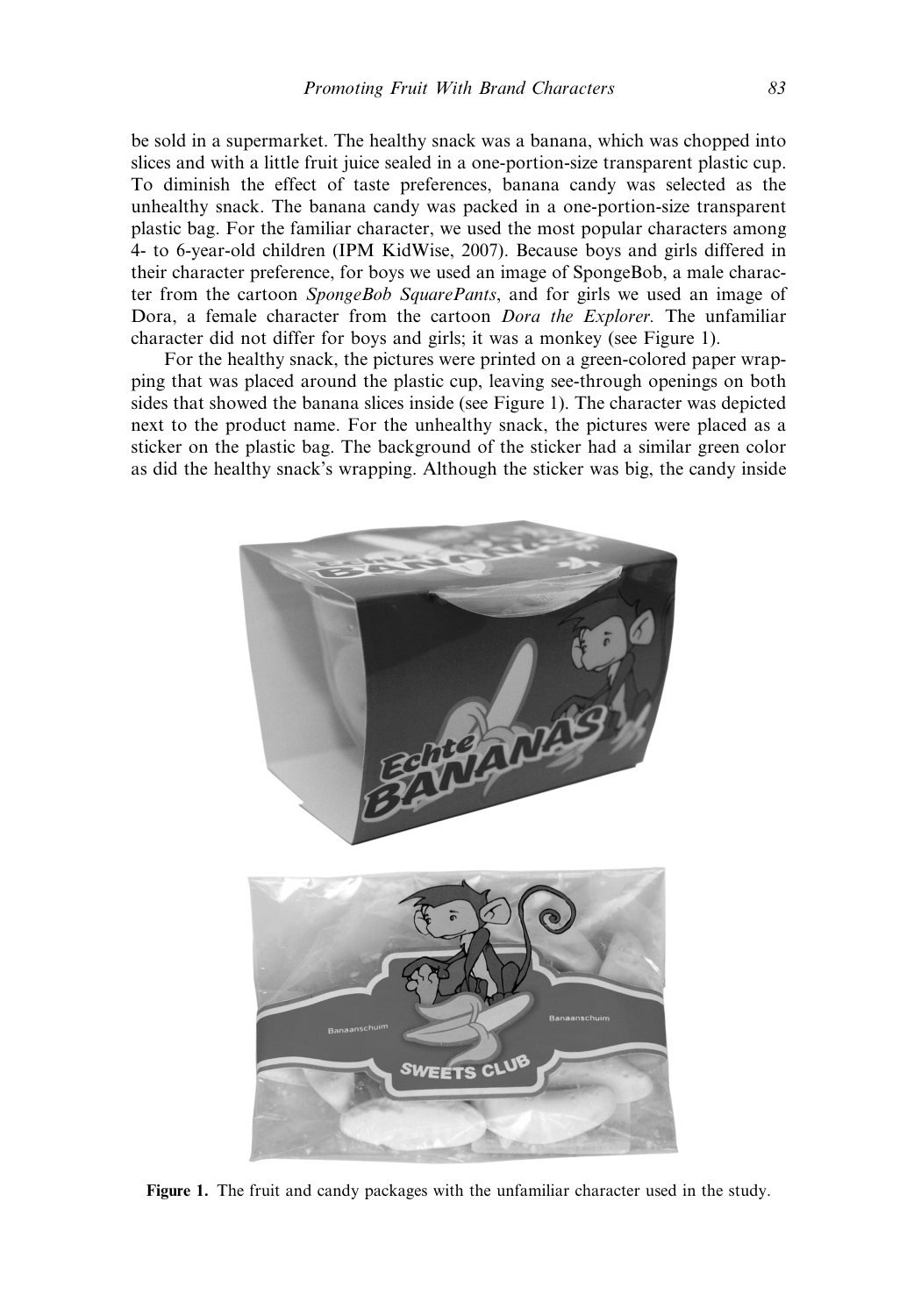the bag was still visible (see Figure 1). The character was depicted next to the product name. Product names were left on the package to make the packages look real, although none of the children in the experiment was yet able to read.

#### Design

To test whether brand characters can increase children's liking of and purchase request intent for fruit, we performed an experiment with a 3 (character on package condition: familiar vs. unfamiliar vs. no character)  $\times$  2 (snack condition: healthy vs. unhealthy) mixed factorial design. Character on package was a between-subjects factor: The type of character on each snack package varied across the experimental groups. Snack condition was a within-subjects factor: Each child reported their liking and purchase request intent scores to both the healthy and unhealthy snack. With three different character packages for the healthy snack and three different character packages for the unhealthy snack, the mixed factorial design resulted into nine different experimental conditions, to which the children where randomly assigned.

#### Procedure

Before the experiment took place, parents received an information letter and were asked to fill out a parental consent form. Children were interviewed individually during school hours in a quiet room near the classroom. First, children were asked for their name and age. Then the interviewer asked them what they did last weekend to make them feel more at ease. During the introduction, the interviewer emphasized that there were no right or wrong answers and that their own opinion was valued the most. A smiley board, depicting four faces that differed in emotions from happy to unhappy, was used to help children respond to the questions. Before starting the experiment, the purpose of the smiley board was explained and tested. None of the children had problems with these visual response options.

The experiment started by showing the two snacks from all sides. When asking questions about a particular character or snack, the interviewer specifically pointed at that character or snack. Because each question was asked specifically for each snack, all of the questions were counterbalanced: 50% first answered the questions for the healthy snack; the other 50% first answered the questions for the unhealthy snack.

#### **Measures**

#### Liking of Snack

We measured liking of snack for the healthy and unhealthy snack by asking children, ''How much do you like this one [pointing at snack]?'' Children could respond by pointing at a face on the smiley board, which symbolized a following 4-point-scale ranging from 1 (not at all) to 4 (very much). For healthy snack,  $M = 2.98$ ,  $SD = 1.11$ ; for unhealthy snack,  $M = 3.39$ ;  $SD = 0.90$ .

#### Purchase Request Intent for Snack

Although preschool students are yet not able to purchase their favorite products, they do show their purchase preferences in retail environments by selecting and picking up products (Buijzen & Valkenburg, 2008). Therefore, we measured purchase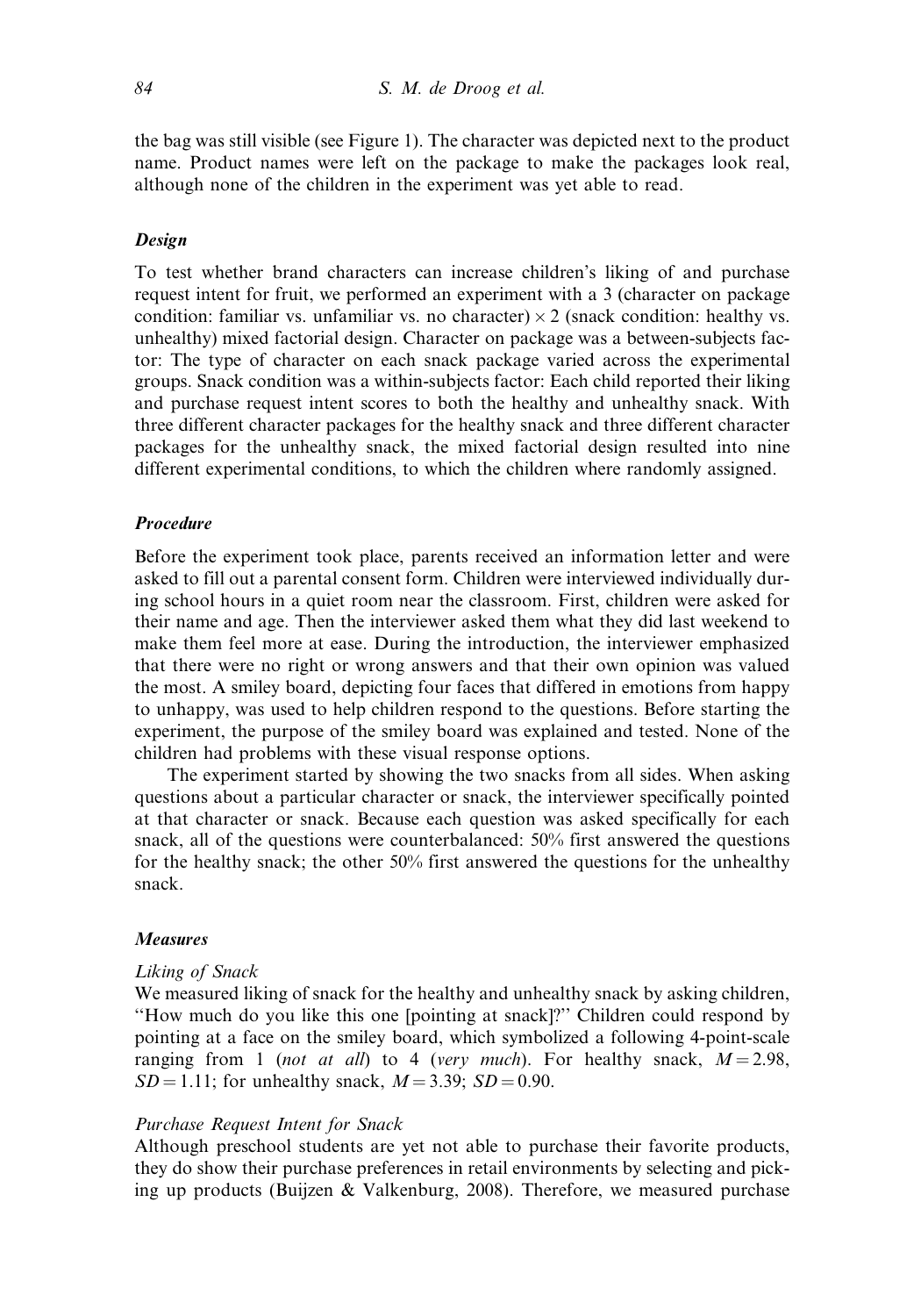request intent for snack for the healthy and unhealthy snack by asking children, ''Would you pick out this one [pointing at snack] the next time you are in the supermarket?'' Again the smiley board was used, symbolizing a different 4-point scale ranging from 1 (no) to 4 (yes). For healthy snack,  $M = 2.21$ ,  $SD = 1.42$ ; for unhealthy snack,  $M = 3.50$ ,  $SD = 1.05$ . Because children's purchase request intent for the unhealthy snack was highly skewed, a square root transformation was performed (Field, 2005). The transformation changed the range of the purchase request intent scale from 1 to 4 into 1 to 2 (for purchase request intent for healthy snack,  $M = 1.41$ ,  $SD = 0.48$ ; for purchase request intent for unhealthy snack,  $M = 1.60$ ,  $SD = 0.47$ ).

#### **Results**

#### The Influence of Character on Liking of Fruit

To test whether the character conditions would elicit more liking of the fruit snack than the non–character condition (Hypothesis 1a) and whether the familiar character would elicit more liking of the fruit snack than the unfamiliar character (Hypothesis 1b), we performed a mixed-design analysis of variance with liking of snack as the dependent variable, type of snack as the within-subjects factor, and type of character as the between-subjects factor. The within-subjects factor was constructed from the dependent variables liking of healthy snack and liking of unhealthy snack. The between-subjects factor referred to the experimental conditions and consisted of the independent variables, character on healthy snack and character on unhealthy snack. The results of this analysis are shown in Table 1.

The analysis of variance showed that there was a significant main within-subjects effect for type of snack,  $F(1, 207) = 14.04$ ,  $p < .001$  (one-tailed), indicating that in general children liked the unhealthy snack more than the healthy snack. There was also a significant main between-subjects effect for character on healthy snack,  $F(2, 207) = 3.50$ ,  $p < .01$  (one-tailed). The estimated marginal means indicated that children confronted with the healthy snack without a character on the package gave lower liking scores than did children confronted with a character on the package. More important, there was a significant Type of Snack  $\times$  Type of Character interaction,  $F(2, 207) = 3.44$ ,  $p < .01$  (one-tailed). The estimated marginal means indicated that the difference in liking between the healthy and unhealthy snack only held for the condition in which the healthy snack had no character. This means that only when children were confronted with the healthy fruit snack without a character on the package did they give fruit a considerably lower liking score than

| Character on healthy snack                                 | Liking healthy snack                     |                      | Liking unhealthy snack         |                      |
|------------------------------------------------------------|------------------------------------------|----------------------|--------------------------------|----------------------|
|                                                            | M                                        | SD                   | M                              | SD                   |
| No character<br>Unfamiliar character<br>Familiar character | $2.63^{a}$ x<br>$3.11^{b}$<br>$3.19^{b}$ | 1.22<br>1.00<br>1.04 | $3.44^{\circ}$<br>3.40<br>3.33 | 1.01<br>0.78<br>0.92 |

Table 1. Children's liking of the healthy and unhealthy snack, by type of character

<sup>a, b</sup>Row differences are significant at least at  $p < .01$  (one-tailed).

<sup>x, y</sup>Column differences are significant at least at  $p < .01$  (one-tailed).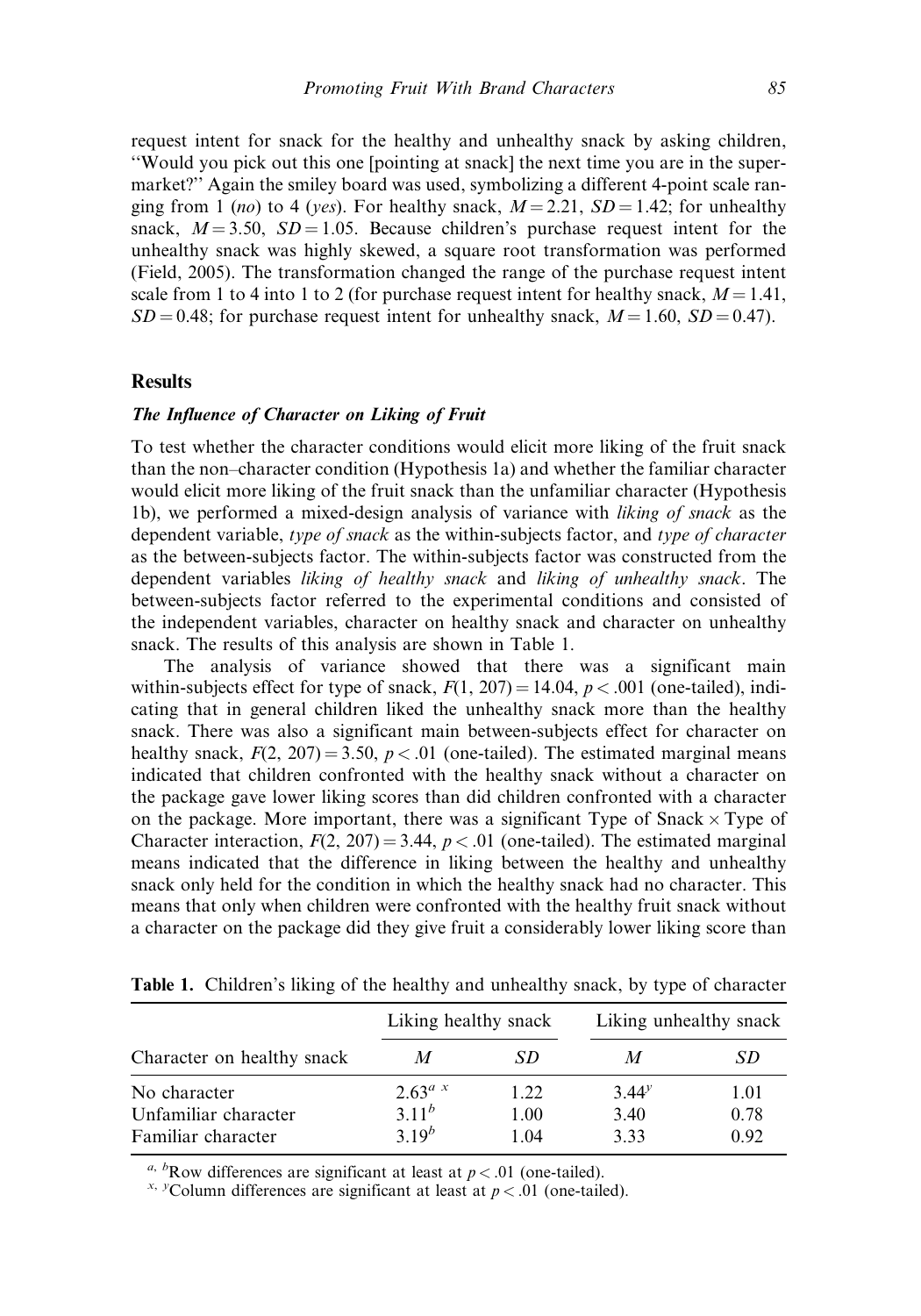candy. When the healthy fruit snack had a character on the package (either familiar or unfamiliar), fruit was liked just as much as candy. Although boys and girls were presented with a different familiar character, the results were equal for both genders.

#### The Influence of Character on Purchase Request Intent for Fruit

To test whether the character conditions would elicit higher purchase request intent for the fruit snack than the non–character condition (Hypothesis 2a) and whether the familiar character would elicit higher purchase request intent for the fruit snack than the unfamiliar character (Hypothesis 2b), we performed a second mixed-design analysis of variance with *purchase request intent for snack* as the dependent variable, and again type of snack as the within-subjects factor, and type of character as the between-subjects factor. The within-subjects factor was constructed from the dependent variables, purchase request intent for healthy snack and purchase request intent for unhealthy snack. The results of this analysis are shown in Table 2.

The analysis of variance yielded a significant main within-subjects effect for type of snack,  $F(1, 207) = 8.97$ ,  $p < .01$  (one-tailed), indicating that in general children showed higher purchase request intent for the unhealthy snack than the healthy snack. However, again a significant Type of Snack  $\times$  Type of Character on Healthy Snack interaction,  $F(2, 207) = 3.20$ ,  $p < .05$ , indicated that the difference in purchase request intent between the healthy and unhealthy snack only held for the condition in which the healthy snack had no character. This means that only when children were confronted with the healthy fruit snack without a character on the package did they show lower purchase request intent for fruit. When the healthy fruit snack had a character on the package (either familiar or unfamiliar), the purchase request intent for fruit was similar to that of candy. Again, the results were equal for both genders.

#### **Discussion**

The aim of this study was to investigate whether preschool students' liking of and purchase request intent for fruit increases when fruit is given a character-branded package. In our hypotheses, we expected that fruit with a character on the package would elicit more liking (Hypothesis 1a) and higher purchase request intent (Hypothesis 2a) than fruit without a character on the package. We also expected that

| type of character |                         |                         |
|-------------------|-------------------------|-------------------------|
|                   | Purchase request intent | Purchase request intent |
|                   | for healthy snack       | for unhealthy snack     |

Table 2. Children's purchase request intent for the healthy and unhealthy snack, by

| Character on healthy snack | Purchase request intent<br>for healthy snack |      | Purchase request intent<br>for unhealthy snack |      |
|----------------------------|----------------------------------------------|------|------------------------------------------------|------|
|                            |                                              | SD   | M                                              | SD.  |
| No character               | $1.29^{x}$                                   | 0.45 | $1.71^{\circ}$                                 | 0.44 |
| Unfamiliar character       | 1.48                                         | 0.49 | 1.52                                           | 0.49 |
| Familiar character         | 1.45                                         | 0.48 | 1.56                                           | 0.47 |

<sup>x, y</sup>Column differences are significant at least at  $p < .05$  (one-tailed).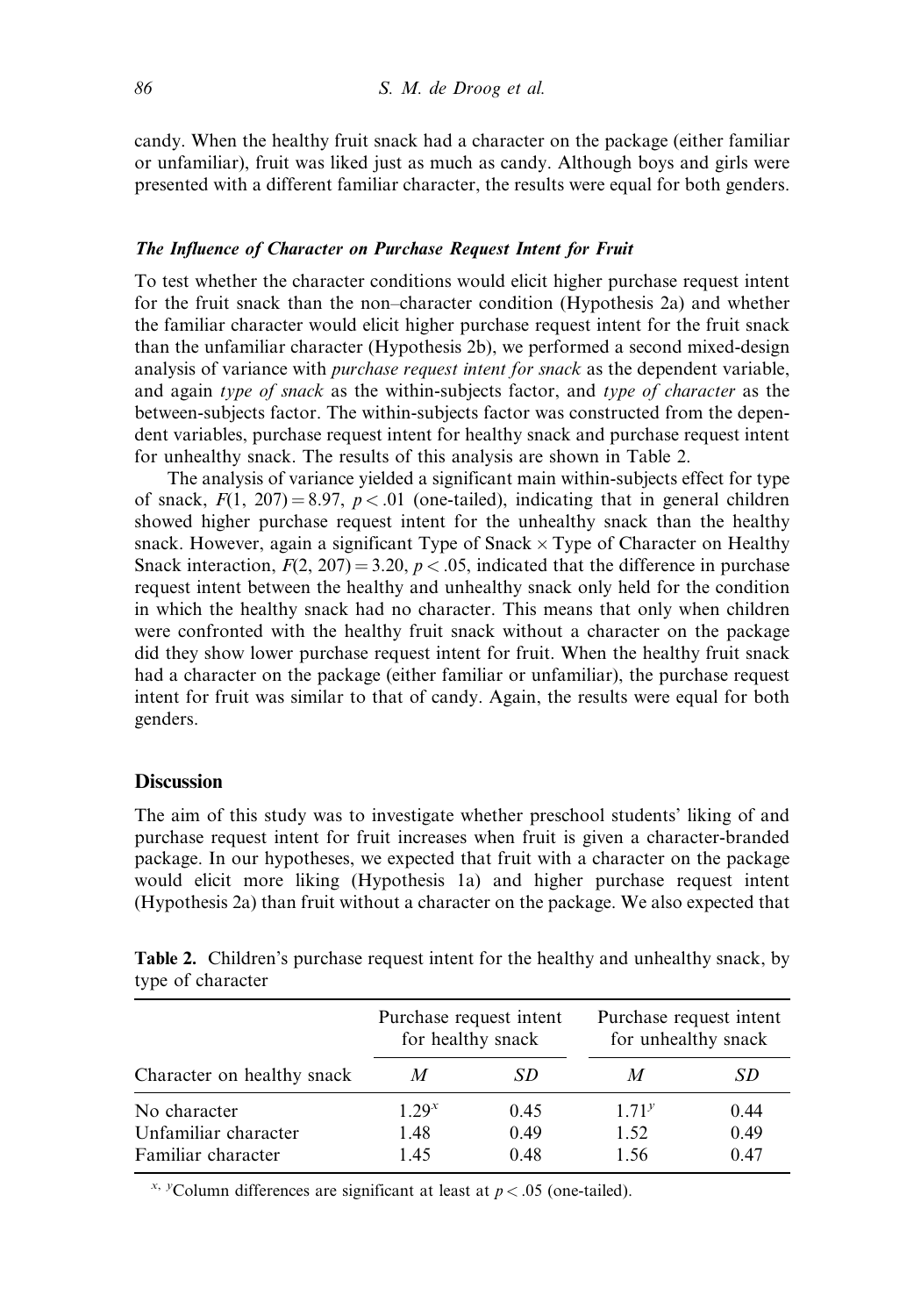the familiar character would elicit more liking (Hypothesis 1b) and higher purchase request intent (Hypothesis 2b) than the unfamiliar character. These hypotheses were partly supported by our results. Consistent with Hypothesis 1a and Hypothesis 2a, the healthy snack with a character generated more liking and higher purchase request intent than the healthy snack without a character. More specifically, fruit with a character on the package was just as appealing as candy, whereas fruit without a character was no match for the already highly preferred candy. In conclusion, brand characters can indeed increase a preschool student's appeal of healthy products such as fruit.

Contrary to Hypothesis 1b and Hypothesis 2b, the type of character (familiar vs. unfamiliar) did not significantly alter preschool students' liking of and purchase request intent for fruit. The familiar characters were expected to generate higher advertising effects than the unfamiliar character. However, we did not find any difference in product liking and purchase request intent between the familiar and unfamiliar characters. A possible explanation for this unexpected result could lie in the high character–product congruence of the unfamiliar character (i.e., monkey–bananas). Apart from the emotional appeal of a brand character, characters may also be more successful when they are congruent with the product or brand they endorse (Acuff & Reiher, 1997; Callcott & Philips, 1996). We used a monkey as a brand character for both the banana and the banana candy. It might be that the preschool students in our study especially liked the monkey character, because the combination of a monkey and a banana is a familiar script in cartoons and comic books. This familiarity, in turn, may have stimulated their liking of the product.

#### Conclusions and Implications

We started our study with a discussion regarding the growing concern about overweight children and the international focus on measures to reduce the intake of unhealthy foods. We hoped to contribute to the discussion on childhood obesity– preventing measures by exploring a measure that could stimulate children's intake of healthy foods. Our results are promising. They indicate that by using a perceptually appealing stimulus on a fruit package, preschool students like fruit—and intend to make a request for it—just as much as candy. Instead of developing negative fruit attitudes (e.g., ''Fruit is boring''), the brand character technique might stimulate preschool students to develop positive fruit attitudes that could continue into adulthood. However, our study may bring up ethical issues in using brand characters at all, even if it is to promote their health. Such ethical issues cannot be ignored in this field, and they should take place within the wider debate on child-directed health promotion. We therefore hope that our study inspires policymakers, interest groups, and academics to explore media-related policies other than just advertising regulations and bans.

On a theoretical level, our study is unique in testing different types of products and different types of characters. We have shown that the brand character technique can be effective for a healthy product such as fruit. However, we did not find support for the theoretical assumption that for a product, familiar characters can elicit more liking and higher purchase request intent than can unfamiliar characters. Future research on different types of brand characters should include a character's degree of character–product congruency. Furthermore, the effect of brand characters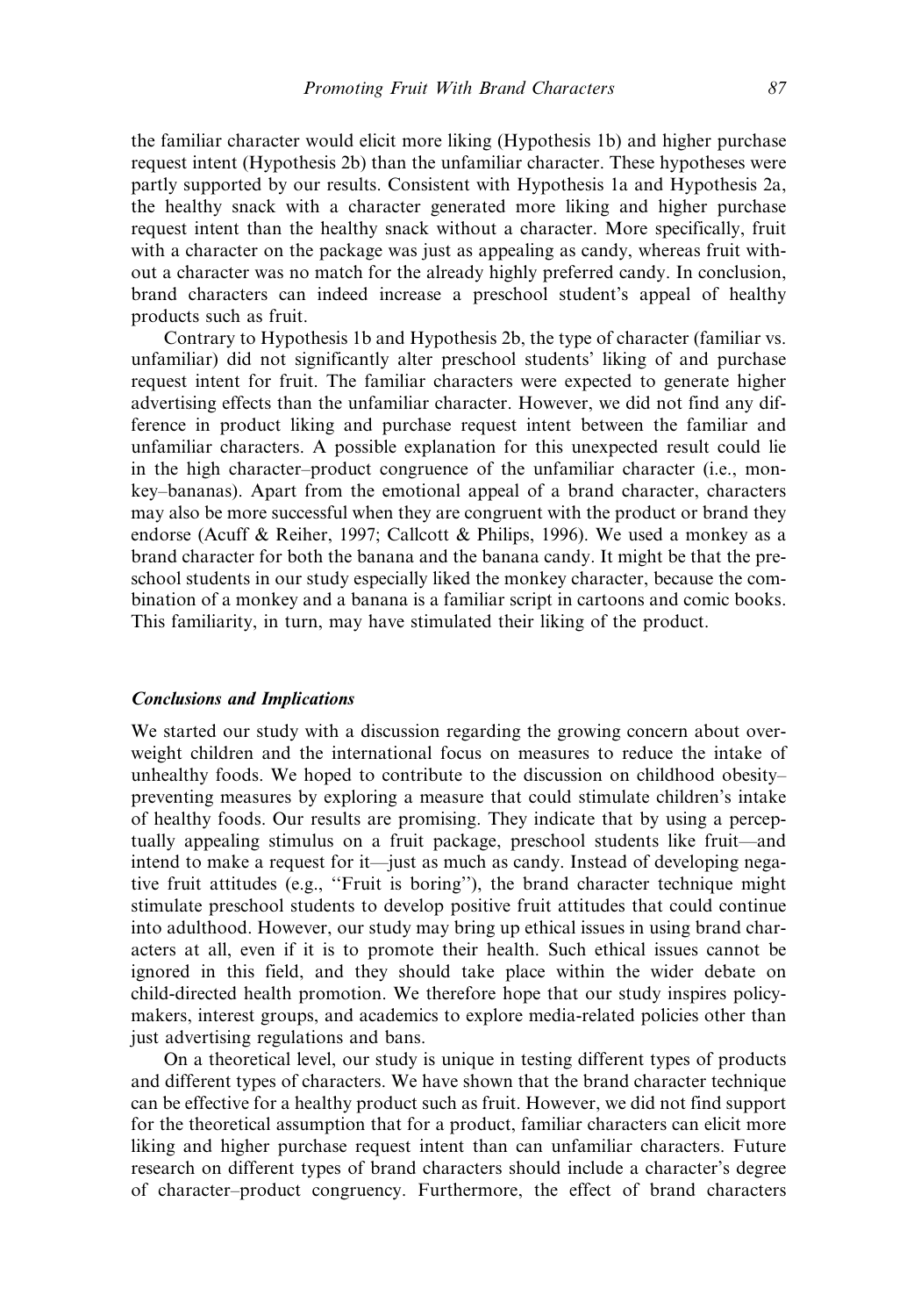should also be tested for different types of fruit and other healthy products such as vegetables and milk.

#### **References**

Acuff, D. S., & Reiher, R. H. R. (1997). What kids buy and why. New York: Free Press.

- Atkin, C. K. (1975). First year of experimental evidence: The effects of television advertising on children, Report 1. East Lansing: Michigan State University. (ERIC Document Reproduction Service No. ED 116 783)
- Bahn, K. D. (1986). How and when do brand perceptions and preferences first form?: A cognitive developmental investigation. The Journal of Consumer Research, 13, 382–393.
- Bahn, K. D. (1989). Cognitively and perceptually based judgments in children's brand discriminations and preferences. Journal of Business and Psychology, 4, 183–197.
- Buijzen, M., Schuurman, J., & Bomhof, E. (2008). Associations between children's television advertising exposure and their food consumption patterns: A household diary-survey study. Appetite, 50, 231–239.
- Buijzen, M., & Valkenburg, P. M. (2008). Observing purchase-related parent–child communication in retail environments: A developmental and socialization perspective. Human Communication Research, 34, 50–69.
- Callcott, M. F., & Alvey, P. A. (1991). Toons sell and sometimes they don't: An advertising spokes-character typology and exploratory study. In R. Holman (Ed.), Proceedings of the 1991 conference of the American Academy of Advertising (pp. 42–52). New York: D'Arcy Masius Benton and Bowles.
- Callcott, M. F., & Lee, W. N. (1995). Establishing the spokes-character in academic inquiry: Historical overview and framework for definition. Advances in Consumer Research, 22, 144–151.
- Callcott, M. F., & Phillips, B. J. (1996). Observations: Elves make good cookies: Creating likable spokes-character advertising. Journal of Advertising Research, 36(5), 73–79.
- Carruth, B. R., Skinner, J. D., Moran, J. D., & Coletta, F. (2000). Preschoolers' food product choices at a simulated point of purchase and mothers' consumer practices. Journal of Nutrition Education, 32, 146–151.
- Chapman, K., Nicholas, P., Banovic, D., & Supramaniam, R. (2006). The extent and nature of food promotion directed to children in Australian supermarkets. Health Promotion International, 21, 331–339.
- Children's Advertising Review Unit. (2006). Self-regulatory program for children's advertising. Retrieved December 11, 2008, from http://www.caru.org/guidelines/guidelines.pdf
- Damon, W. (1983). Social and personality development: Infancy through adolescence. New York: W. W. Norton & Company.
- Field, A. (2005). Discovering statistics using SPSS. London: Sage.
- French, S. A., & Stables, G. (2003). Environmental interventions to promote vegetable and fruit consumption among youth in school settings. Preventive Medicine, 37, 593–610.
- Garde, A. (2008). Food advertising and obesity prevention: What role for the European Union? Journal of Consumer Policy, 31, 25–44.
- Hastings, G., Stead, M., McDermott, L., Forsyth, A., MacKintosh, A. M., Rayner, M., et al. (2003). Review of research on the effects of food promotion to children: Final report. Glasgow, UK: Centre for Social Marketing, University of Strathclyde.
- Hoffner, C. (1996). Children's wishful identification and parasocial interaction with favorite television characters. Journal of Broadcasting & Electronic Media, 40, 389–403.
- Holt, D. J., Ippolito, P. M., Desrochers, D. M., & Kelley, C. R. (2007). Children's exposure to TV advertising in 1977 and 2004: Information for the obesity debate. Washington, DC: Federal Trade Commission.
- IPM KidWise. (2007). CharacterMonitor 2007. Rotterdam, The Netherlands: Author.